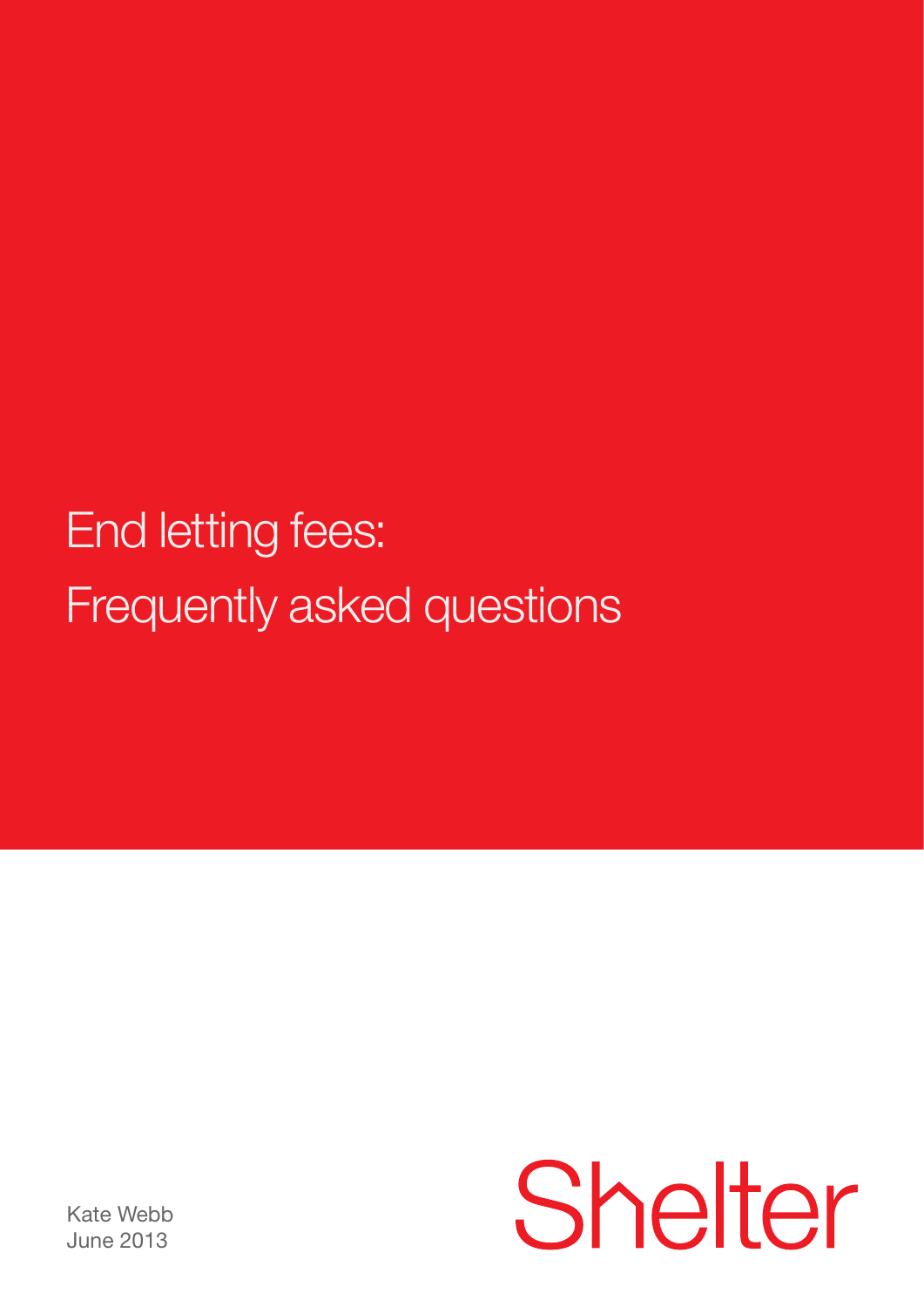# End letting fees: FAQs

#### Why is Shelter campaigning on letting agencies?

We help people find and keep their home. Nine million people currently rent their homes privately, a third of whom are families with children. Renting in England is typically insecure and expensive- 33% of private renters moved home in 2011-12<sup>,</sup> and the average costs of moving are around £2,000 in London and a £1,000 outside of the capital<sup>2</sup>. In the last year alone rents have risen by an average of £300<sub>3</sub>, and nearly one in four people in England and Wales<sup>4</sup> have been charged what they felt were unfair letting agency fees.

Whilst deposits and rent in advance make up a significant part of the moving costs high letting agency fees can cause a significant income shock to prospective renters- who are unable to adequately plan for these unpredictable costs. High fees have adverse impacts: our research revealed that of those who had used a letting agency in the last three years 27% had to borrow or use a loan to pay fees and 17% cut down spending on heating or food to cover the costs<sup>5</sup>. With approximately sixty six per cent<sup>6</sup> of tenancies being arranged through the lettings market, it is important for Shelter to focus on how we can ease prohibitive costs to renters, and how we might improve standards in the lettings market as well as across the wider private rented sector.

#### What concerns does Shelter have with the current lettings market?

As private renting continues to grow, it is vital to improve the security and conditions for the increasing number of families who rent their home. Everyone should have a decent, stable, affordable home – including those who rent their home from a private landlord. Our advisers regularly see renters who have experienced poor service in the lettings market, and

last year we had nearly 15,000 online enquiries to our letting agency advice pages. In 2012 8,334 enquiries were made to the Property Ombudsman regarding complaints about practices and behaviour in the lettings market<sup>7</sup>; but this is likely to be a significant underestimate, as many renters do not know how to complain and many letting agencies are not members of an accreditation scheme, and therefore exist outside of the ombudsman's jurisdiction. A quarter of the letting agency users we surveyed also said they did not complain about their letting agency when they wanted to because they did not think anything could be acheived<sup>8</sup>.

Renters we've supported tell us of the expensive and disproportionate letting fees they've been charged, and how these can make getting a home difficult. Twenty three per cent of renters have told us they missed out on a home they wanted because of high fees in the lettings market<sup>9</sup>. The Resolution Foundation also highlighted the high cost of using letting agencies, with affordability problems compounded by associated costs of moving including deposits and rent in advance<sup>10</sup>. The think-tank's report highlighted a wide variation in fees with no discernible difference in service provided and identified a lack of transparency as hampering effective competition.

The lettings industry has even been described by its own representatives as akin to the "Wild West"<sup>11</sup>. Regulation is weak - even by the light-touch standards of the private rented sector - and tenants have no guarantee of receiving a professional service. Citizens Advice, identified problems in contacting agencies, serious delays in repairs, inadequate client money protection, and additional fees and charges<sup>12</sup>.

Complaints have not been confined to renters. Landlords too have complained that high fees deter prospective tenants or risk discouraging good tenants to renew a tenancy. Landlords have also complained about agencies double charging them and renters for the same service<sup>13</sup>. The dissatisfaction felt by renters and landlords towards the lettings market has led us to investigate this further. We believe changes are necessary so that costs to renters are predictable and affordable, and the lettings market are required to meet set standards.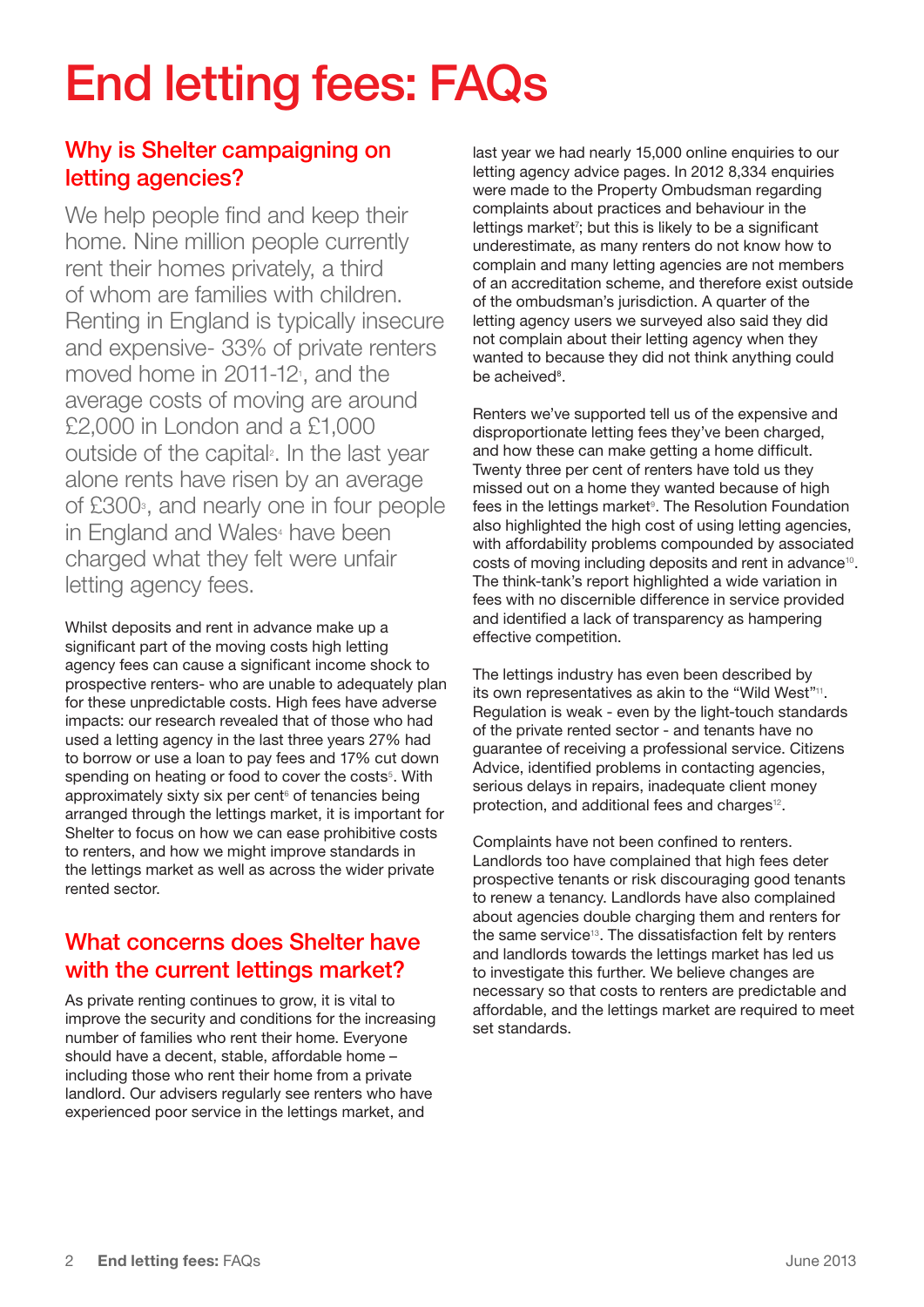# How did Shelter come to the conclusion that reform is necessary?

Shelter has conducted an investigation into renters' and landlords' experiences of the fees charged and the services provided in the lettings market. Given high house prices and the shortage of social housing, private renting is the only realistic option for many; high and unpredictable costs may jeopardise potential renters securing a tenancy. Our investigation revealed the breadth and scale of the problems, with nearly one in four people in England and Wales  $(24%)$ <sup>14</sup> stating that they had been charged unfair lettings fees and  $60$  per cent<sup>15</sup> of renters saying they worry about fees each time they move. Four in ten adults who have dealt with a letting agency in the past three years say that letting agency fees were a factor in the money worries they experienced when moving<sup>16</sup>. Shelter's investigation shows the impact letting fees can have on people's ability to access and move within the private rented sector, and our examination of the structure of the lettings market helped us to identify solutions that would aid access and affordability and raise standards. Our recommendations are based on months of evidence gathering, research with renters and landlords, and engagement with the industry.

# What would be the impact of ending letting fees?

Ending upfront fees will significantly reduce the financial pressures renters experience when moving. Spreading the cost of fees over the course of a tenancy would ease the income shock caused by high and unpredictable fees. Furthermore it would assist those to whom upfront costs act as a barrier to accessing the private rented sector.

We believe this is the only reform that would be adopted uniformly across the lettings market, and the only reform that will address the overall cost of fees, and the income shock caused by them being charged upfront.

Shelter does not believe that rents will necessarily rise if upfront fees are banned. We believe that some in the lettings market charge high fees which do not reflect the work done, simply because they can, in a broken market where renters have little consumer power. As landlords have more ability to shop around, we expect the overall level of fees charged by agencies to fall when all fees are charged to landlords. (So renters would still be better off overall even if landlords passed on the entire cost in rent). Concentrating fees on the landlord's side of the transaction will encourage competition which should reduce prices.

Moreover, landlords in turn may decide to absorb some of the cost if this is necessary to attract good tenants or because they agree it is fair for them to pay the cost of the service they have commissioned. It's possible that some letting costs could be passed on to landlords, who in turn increase rents. However if costs are passed on to renters, there are several reasons why spreading the cost via rent is preferable; it reduces access barriers to private renting; it means renters are not paying for fees at the same time as finding rent in advance and deposits; and it can be covered via housing benefit.

#### What evidence did you base these recommendations on?

We've conducted a number of pieces of research with both renters and landlords, including the largest ever survey of private renters, which captured the views of over 4,000 renters. Hundreds of renters and landlords responded to our call for case studies, documenting the range of fees they'd been charged and the service they'd experienced. In addition we have commissioned independent mystery shopping research looking at the lettings market in six locations across the country, detailing the high and wide range of fees being charged. We have undertaken months of stakeholder engagement with the lettings industry, consumer bodies, private renter organisations and other organisations active on this issue. We've studied the current market and have concluded that a ban on letting fees to renters is the most appropriate solution, given the landlord is the primary consumer and primarily benefits from the letting service.

#### What evidence does Shelter have of high fees?

Letting agency fees on average cost £355<sup>17</sup>. This compares to a weekly average rent of £16418. Whilst there is evidence of some renters being charged minimal or no fees, the common experience indicates fees are high, with one in seven renters who used a letting agency (15 per cent) being charged in excess of £500<sup>19</sup>. Our surveys show renters using a letting agent pay on average three separate fees and 38 per cent pay four or more<sup>20</sup>. There is great variation in the fees charged to renters with little justification for that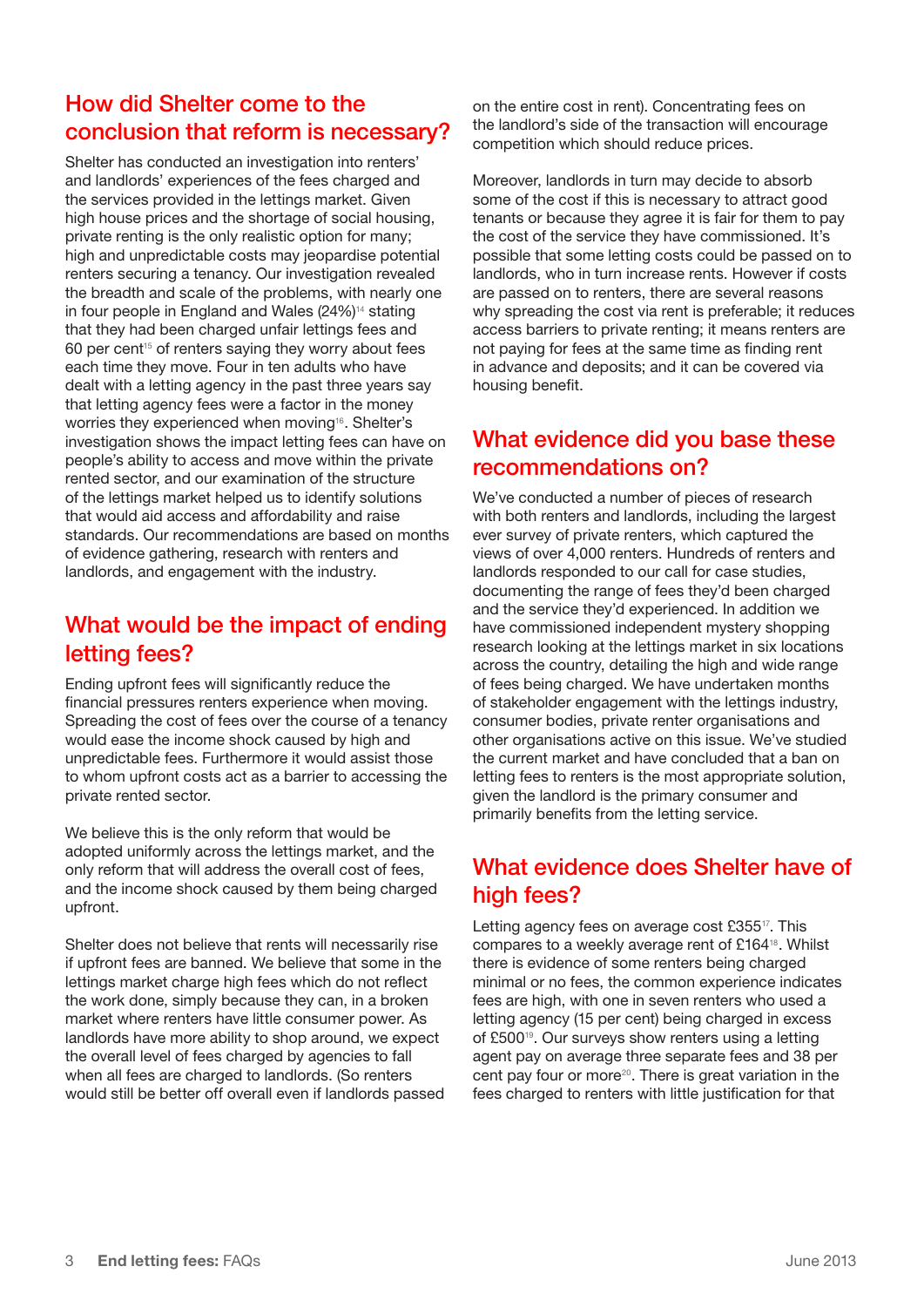variation. Mystery shopping research commissioned by Shelter found examples of fees for reference checks ranging from £30 to £220 and of renewal fees ranging from £35 to £15021

#### Aren't the problems confined to a few rogue letting agencies?

Our analysis shows the market does not work. The problems of high cost and poor standards are not confined to a few "rogue" agencies but are widespread across the industry. Many of the complaints we and other organisations have heard do not only relate to egregiously poor practice by a minority of agencies, but are widespread, and related to common practicessuch as charging high fees.

## What engagement did you have with the industry?

We undertook extensive engagement with the lettings industry. We have shared findings from our research with a number of organisations and participated in a number of roundtables and events on this issue. Whilst industry colleagues may take different views to Shelter about how to reduce fees to renters, we hope to continue our fruitful dialogue about how to improve standards in the sector as a whole.

# Wouldn't this problem be solved if fees were transparent?

Shelter does not believe that transparency alone will bring down the cost of fees. Proponents of transparency suggest that potential renters could compare costs and discriminate in favour of the cheapest agencies. However, this ignores how the market operates. Renters search by property, and are then forced to use the agency already contracted by the landlord to let that property. They are unlikely to avoid an agency on cost grounds if this will mean losing out on a suitable property which is advertised at a rent they could otherwise afford. In addition, the current excess of demand in many markets makes it extremely difficult for tenants to exercise much choice at all.

In the short-term, the lettings market should be fully transparent about the costs renters will face. Evidence suggests this is not the case at present. Less than half (43 per cent) of all renters surveyed for Shelter said that their letting agency was open and transparent

about the fees they would be asked to pay<sup>22</sup>. Whilst failure to fully disclose fees before a transaction takes place could leave agents in breach of the Advertising Standards Authority guidance and the Consumer Protection from Unfair Trading Regulations (2008), there is little evidence trading standards are taking substantial action against non-compliance.

## What will be the impact of the recent Advertising Standards Authority ruling?

We welcome the Advertising Standards Authority ruling which states that the lettings market must make clear what compulsory fees are charged when letting a property. However, we are concerned that the ruling could become little more than a disclaimer to alert potential renters that fees will be incurred, particularly as renters have little power to negotiate, with only a quarter of tenants stating that they are in a position to negotiate on agency fees<sup>23</sup>. We do not believe transparency will be universally adopted voluntarily and transparency is difficult to enforce. Voluntary codes are already not being adopted universally across the lettings market, with approx 40% of agencies existing outside of any of the professional bodies' accreditation schemes<sup>24</sup>. Transparency does not address the key issue for renters, which is the overall cost of fees.

#### Why not cap letting agency fees?

Some have argued that letting agency fees should be capped or set at the cost of delivery. However this is problematic for a number of reasons. This measure could be questioned on legal grounds and could be subject to accusations of price fixing. As it stands there is very little public information available on the true costs incurred by agencies for the charges made, it would therefore be difficult to calculate a fair and proportionate charge. Such a measure would require legislation but also significant red tape to ensure effective application and enforcement across a currently unregulated industry. It could eliminate competition and as a result this measure could be seen as anti competitive and anti market.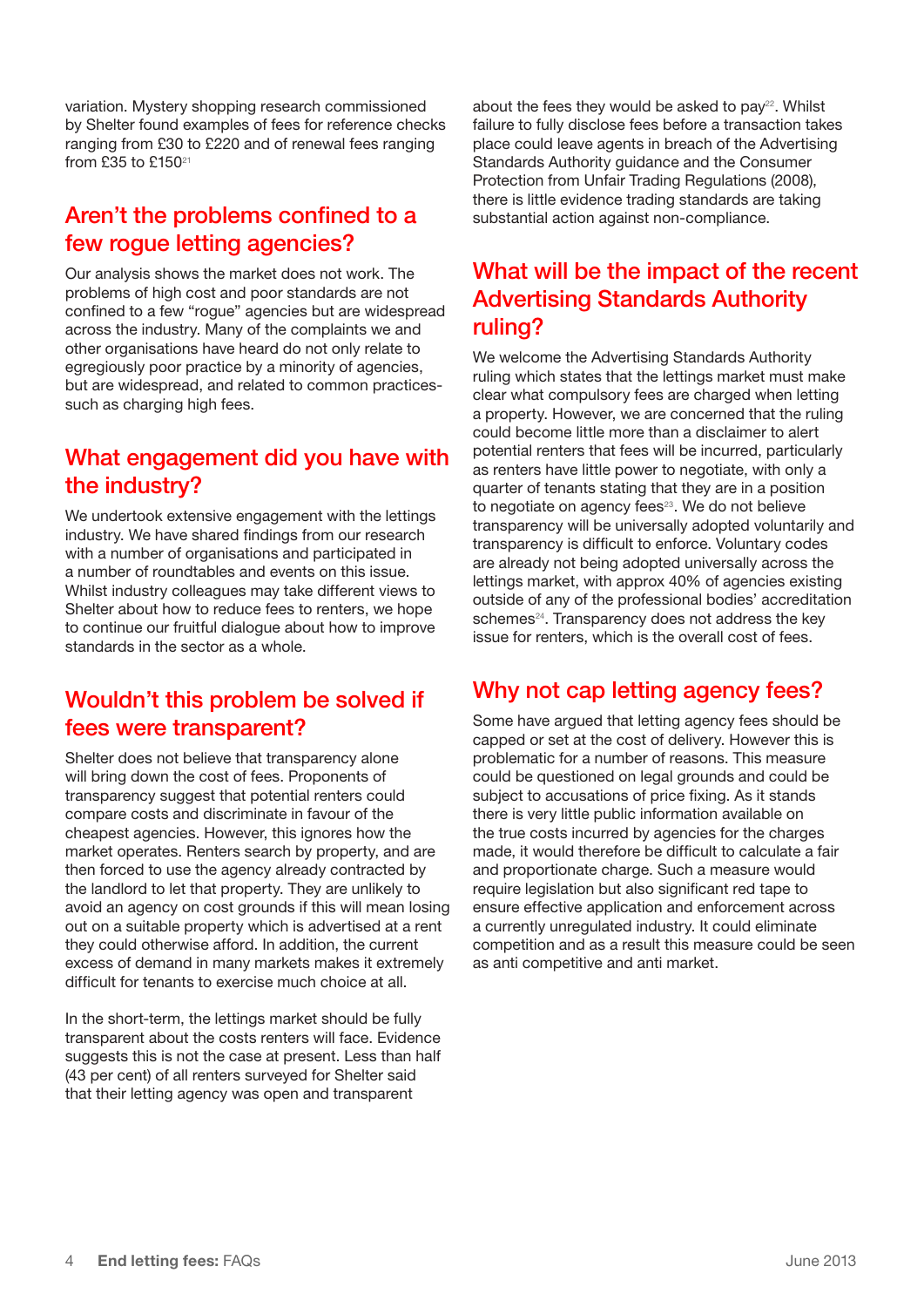## Are there existing provisions in law to protect renters using letting agencies?

Very little regulation applies to the lettings market. Whilst renters can technically challenge fees by using existing consumer legislation such as the Consumer Protection from Unfair Trading Regulations (2008) or Unfair Terms in Consumer Contract Regulations (1999), the practicalities of doing so are beyond the reach of many individuals.

Whilst estate agents have to belong to a professional membership body, and have professional indemnity insurance and client money protection, neither of these safeguards apply to the lettings market. Following extensive lobbying by Shelter and industry representatives, the government has recently indicated that it will propose that the whole lettings market needs to sign up to an independent body to offer redress to those who have a complaint. This is welcome, but Shelter does not believe that this proposal goes far enough.

#### Do renters support an end to letting fees?

We believe renters will support ending upfront fees as this will reduce upfront costs to renters, which we expect to be particularly welcome when people are moving house and have a number of demands on their finances. Shelter has polled renters to understand their views. Two thirds (66%) of those with recent experiences of renting through a letting agency would support a ban on upfront fees $25$ .

# Shouldn't renters pay their fair share for setting up the tenancy?

Renters pay their portion via rent and their deposit. Upfront fees to renters have become commonplace and often disproportionate, with renters being charged for services that are primarily for the benefit of the landlord. Some landlords too have questioned the practice of charging renters for tenancy set up costs, landlords like Dorrington, a large residential landlord who support the ending of letting fees being charged to renters. The landlord may wish to commission these services (e.g. credit checking potential renters), but they should factor these into their profit margins when setting rent levels. The payment of deposits is a fair way of a prospective tenant indicating their intention to rent a property; additional fees should not be necessary, and service costs should be charged to the principal customer of that service: the landlord.

The OFT have highlighted that the letting agency market is unique in operating in a tripartite fashion, whereby the agency's client is the landlord, but they also charge and offer some services to the tenant. The OFT has raised concerns at practices within the industry, such as drip pricing (the gradual disclosure of charges, and the lack of transparency surrounding fees), and the conflict of interest that arises from the agency purporting to serve both the landlord and the renter<sup>26</sup>.

#### Would the payment of deposits be affected by the legislation to end letting fees?

Shelter actively campaigned for the current legislation protecting renters' deposits. Paying deposits into a protection scheme acts as a fair and useful bond for both the renter and landlord, and we do not propose any changes to how this currently operates.

However, Shelter is concerned by the lack of clarity around so-called "holding fees/ "holding deposits" which may be paid by a potential renter prior to the tenancy being agreed. In some cases these fees may become part of a protected deposit after signing a contract. However until the "holding fee"/"holding deposit" is designated as part of the deposit and registered in a scheme, it is not protected and has no guarantee of being refundable. Shelter has seen cases where renters have not been allowed to see a tenancy contract before paying a holding fee. They are therefore being asked to commit to a property, at risk of financial penalty, without access or agreement to the terms of the contract.

Shelter believes costs to the renter should be concentrated on the protected deposit and payment of rent in advance, which the landlord and agency can use as reassurance of the renter's intention to let the property. We believe no other fees should be payable by the renter for setting up a tenancy.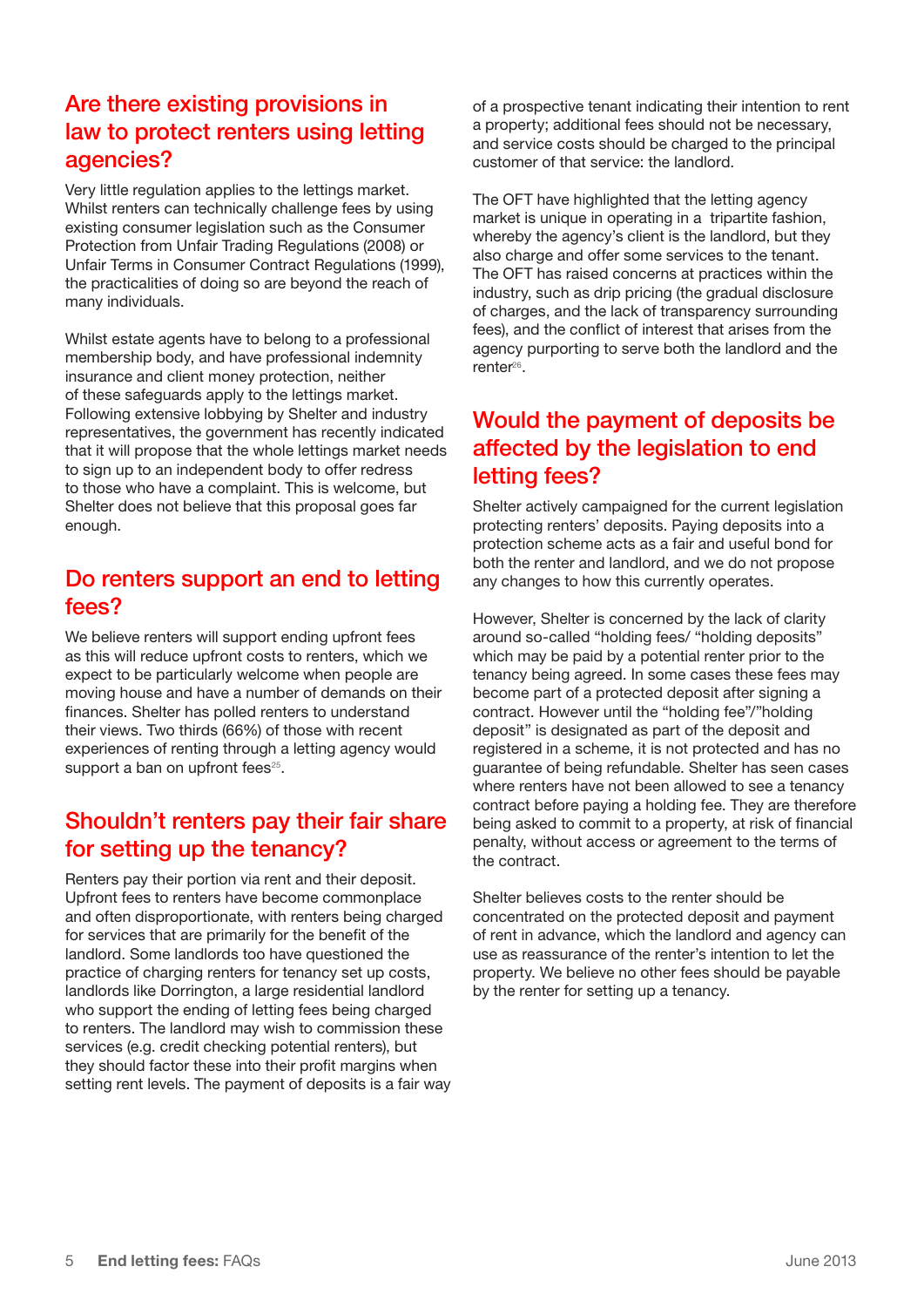#### What impact would these proposals have on buy-to-let landlords?

If upfront fees were banned we would not anticipate that all of the costs currently charged to renters would be passed to landlords. Faced with an active consumer who can go elsewhere, agencies would not be able to apply all the charges they have been able to pass onto renters. At the moment the lettings market can compensate for competitively priced offers to landlords by increasing fees to renters. We believe the lettings market will have to reduce some of the charges issued, particularly because they will not be able to doublecharge renters and landlords anymore and because landlords have greater consumer power to negotiate disproportionate and unreasonable fees.

Ultimately buy-to-let landlords do not have to use a letting agency. Renter and landlord research does not strongly suggest that renters benefit when an agency is involved. This is especially true at present because there are no minimum standards required from agencies.

#### Is Shelter calling for transparency in the fees/commission rates charged to landlords?

Fees charged to landlords should be transparent. Existing consumer protection regulation should ensure that this is already the case. In addition we know that landlords have more consumer power and are more likely to negotiate and shop around on fees. We will work with landlord representatives to ensure letting agents improve their offer to landlords too.

## What impact has the enforcement of the ban on upfront fees had in Scotland?

In Scotland it has been illegal for agencies to charge 'premiums' to renters since 1984, but this law was being widely flouted. The law has now been clarified. As the law was already in place, renters have been able to reclaim illegally charged fees, and Shelter Scotland has run a "Reclaim your fees" campaign. There is no equivalent of the 1984 legislation in England, and Shelter is not proposing retrospective legislation in England.

The ability to reclaim past fees in Scotland has had a bigger financial impact on agencies than a ban on fees, as it has required agencies to issue payments

for fees received a number of years ago. As no potential for "reclaiming" is proposed in England, these consequences will not be mirrored in England. In addition, the Reclaim your Fees campaign has occurred at the same time as changes to deposit protection legislation in Scotland, which has again required agencies to produce funds which may not have been readily available.

Figures released by Citylets on rents in Scotland show that since the enforcement of the ban on fees rents have not risen disproportionately; the average rent increases across Scotland are below inflation, apart from Aberdeen and Edinburgh which are currently experiencing high levels of demand and limited supply<sup>27</sup>. Furthermore we have not seen any evidence to suggest that financially viable agencies are going out of business in Scotland and overall the number of agencies in the lettings market appears to have increased since the clarification of the law28.

# How would this proposal be introduced?

Primary legislation would be required to end upfront fees to renters and to introduce the recommendations we are calling for in terms of standards in the letting agency market. The government would need to consult with interested parties before any legislation became effective. Along with many in the industry, we are calling for an extension of the legislation that covers estate agents to also be applied to the letting agency market. This would require primary legislation to alter clauses in the Estate Agents Act (1979) and the Consumers, Estate Agents and Redress Act (2007).

#### Does Shelter receive corporate support from any letting agencies?

Shelter receives donations from a number of sources, including from many in the property and associated industries. Support from corporate partners enables us to help more people, but never affects the independence of our campaigning. We have engaged with a number of our partners on this issue for some time, and have successfully worked with colleagues in the industry to lobby the government to require all letting agencies to offer independent redress. Our positions are shaped by the experiences of renters and the problems we see in our advice services. Shelter believes that everyone should have a home. We help people find and keep a home and campaign for decent housing for all. We will continue to work with corporate partners on shared activities, and we are grateful for the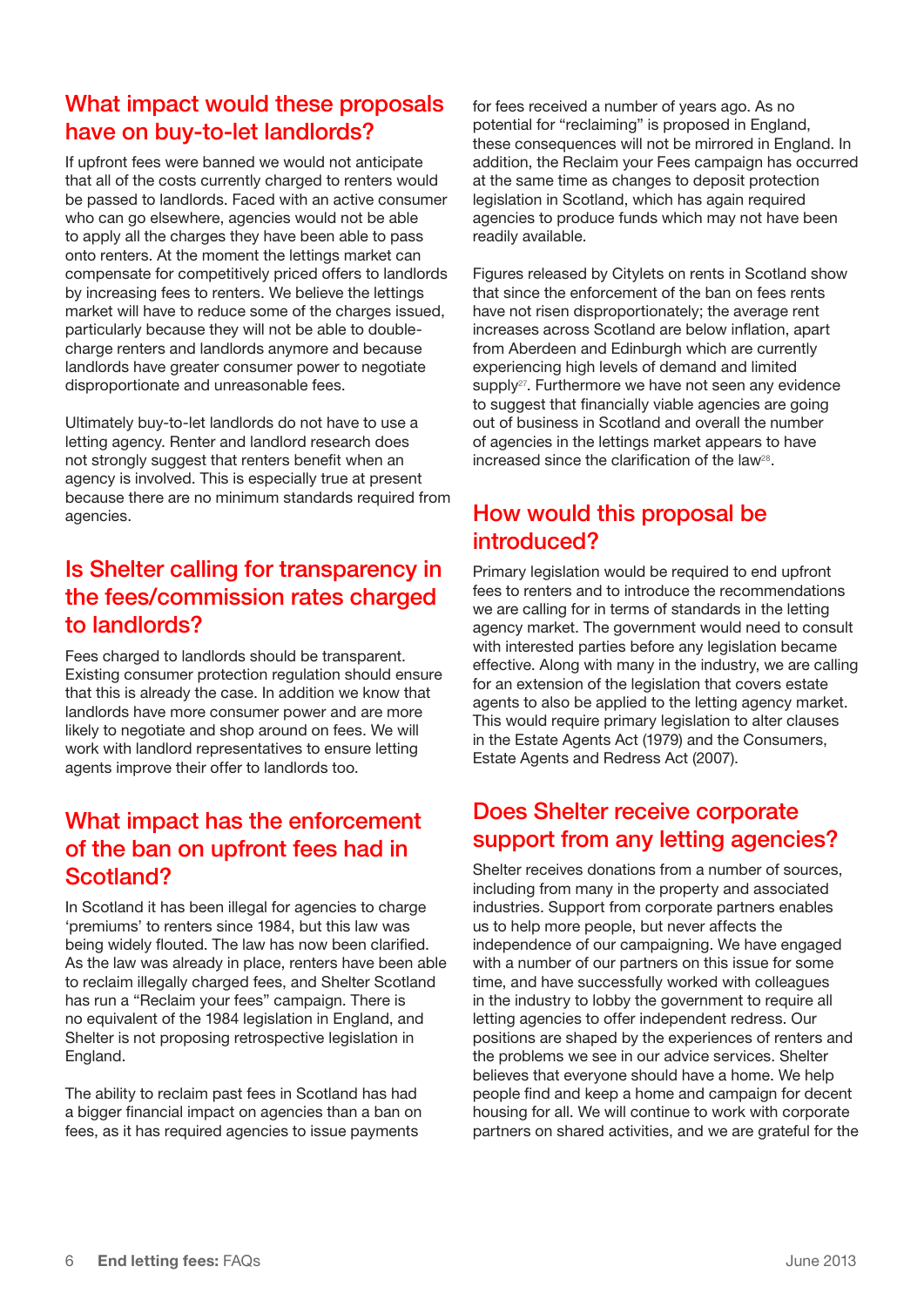generous support offered by all our corporate partners, both past and present.

## Are there any letting agencies that don't charge fees?

Some renters who have rented through a letting agency have not been charged fees. Although fees are common they are not universal: 70% of tenants renting from an agency were charged an admin fee; 62% an initial contract fee and 52% a credit check fee<sup>29</sup>.

There is great variation in the fees charged to renters. Citizens Advice found examples of reference checks costing from £10 to £275 and renewal fees varying from £12 to £220<sup>30</sup>. This suggests that fees bear little relation to the costs faced and some charges in the lettings market charge high fees which do not reflect the work done, simply because it is possible to do so, in a broken market where renters have little consumer power.

For further information about Shelter's policy or campaigns please email campaign@shelter.org.uk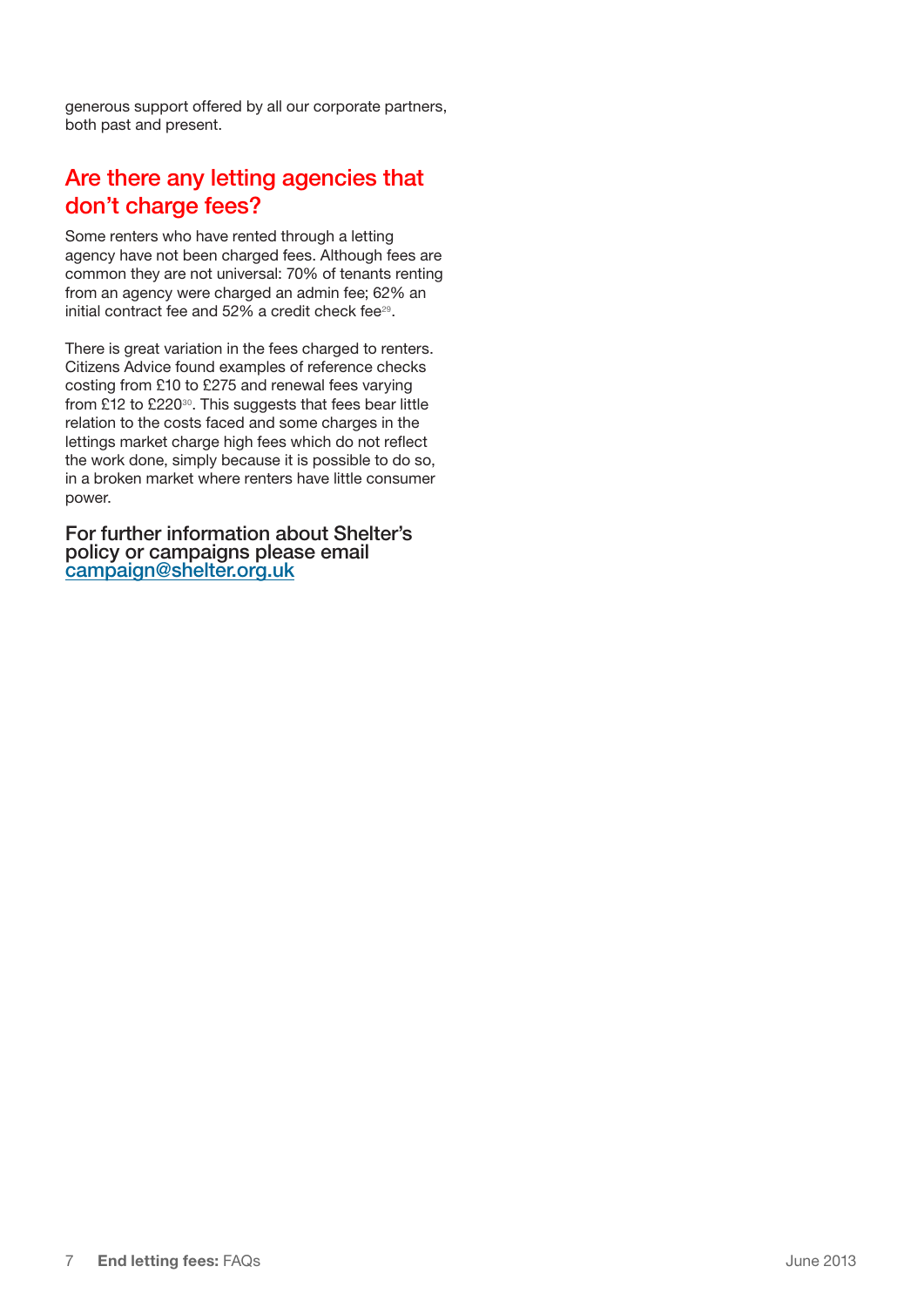# **Notes**

- 1. English Housing Survey 2011–12, DCLG. Table t5.
- 2. Resolution Foundation, Renting in the Dark, 2011
- 3. Shelter, Rent Trap report, January 2013. Report used data from the Valuations Office Agency to calculate rental increases across England.
- 4. YouGov survey for Shelter. Sample size for England and Wales was 4724 adults. Fieldwork was undertaken between 10 – 14 August 2012. The survey was carried out online. The figures have been weighted and are representative of all English & Welsh adults (aged 18+), 24% have been charged unfair fees by a letting agent in England & Wales, equivalent to 10.6 million people. The figure for GB was 23%. http://england.shelter.org.uk/ news/previous\_years/2012/september\_2012/1\_in\_4 ripped\_off\_by\_letting\_agents
- 5. YouGov survey for Shelter. Total sample size was 1528 adults who had dealt with a letting agent, as a tenant, in the last three years. Fieldwork was undertaken between 26 April - 1May. The survey was carried out online. The figures have been weighted and are representative of all English & Welsh adults (aged 18+). Respondents were asked "Which, if any, of the following have happened to you/your household in the last three years as a result of letting agent fees", list available upon request. Respondents could tick all that applied.
- 6. Which? Renting Roulette, Consumer experience of the lettings market, Nov 2012
- 7. The Property Ombudsman, Annual report 2012, 2013
- 8. See footnote 5. 24% said 'I wanted to complain but didnt think anything would get done'.
- 9. YouGov survey for Shelter. Sample size was 4646 adults in England and Wales living in the private rented sector. Fieldwork was undertaken between 16 November and 10 December 2012. The survey was carried out online. The figures have been weighted and are representative of the English and Welsh private rented sector (aged 18+).
- 10. Resolution Foundation, Renting in the Dark, 2011.
- 11. Royal Institute of Chartered Surveyors, Renting: Property's Wild West, 2012
- 12. Citizen's Advice Bureau, Let Down, 2009
- 13. Letting Away with It survey on the Shelter website. Survey ran from September 2012- December 2012, with over 1,100 responses from renters and landlords.
- 14. See footnote 4
- 15. YouGov survey for Shelter. Sample size was 541 adults in Great Britain living in the private rented sector. Fieldwork was undertaken between 2 - 5 December 2011. The

survey was carried out online. The figures have been weighted and are representative of the British private rented sector (aged 18+).

- 16. See footnote 5. 14% of the total sample said letting agency fees were 'a major factor' in the financial difficulties or concerns caused by moving. 25% said fees were a 'moderate factor'. 22% had not moved and 14% moved but had no financial difficulties or concerns.
- 17. YouGov survey for Shelter. Sample size was 4646 adults in England and Wales living in the private rented sector. Fieldwork was undertaken between 16 November and 10 December 2012. The survey was carried out online. The figures have been weighted and are representative of the English and Welsh private rented sector (aged 18+). Where a fee was charged (base 1931) the average was £354.70, 16% paid no fees.
- 18. English Housing Survey, 2011-12, table t3
- 19. See footnote 17
- 20. See footnote 17
- 21. Shelter commissioned the independent research agency Mystery Shoppers Ltd to carry out mystery shopping of 58 letting agents in Watford, Leeds, Sale, Wimbledon, Rutland and Gravesend in May 2013. Researchers asked letting agents for details of the fees charged to tenants, asking if the fees they were quoted were the only ones that had to be paid. The average was £350.97.
- 22. See footnote 17
- 23. Which?, Renting Rouellete: Consumer experience of the lettings market, 2012.
- 24. The Property Ombudsman, 2012
- 25. YouGov survey for Shelter. Total sample size was 1874 adults, of whom 347 had dealt with a letting agent, as a tenant, in the last three years and 229 supported a ban on fees. Fieldwork was undertaken between 26 April - 29 April. The survey was carried out online. The figures have been weighted and are representative of all English & Welsh adults (aged 18+).
- 26. Office of Fair Trading, The Lettings Market an OFT report, 2013
- 27. CityLets, Maximising Yields and Happier Tenants, Working Smarter in Scotland's Rental Sector, Spring 2013
- 28. Data obtained from Companies House (available upon request).
- 29. YouGov survey for Shelter. Sample size was 4646 adults in England and Wales living in the private rented sector. Fieldwork was undertaken between 16th November and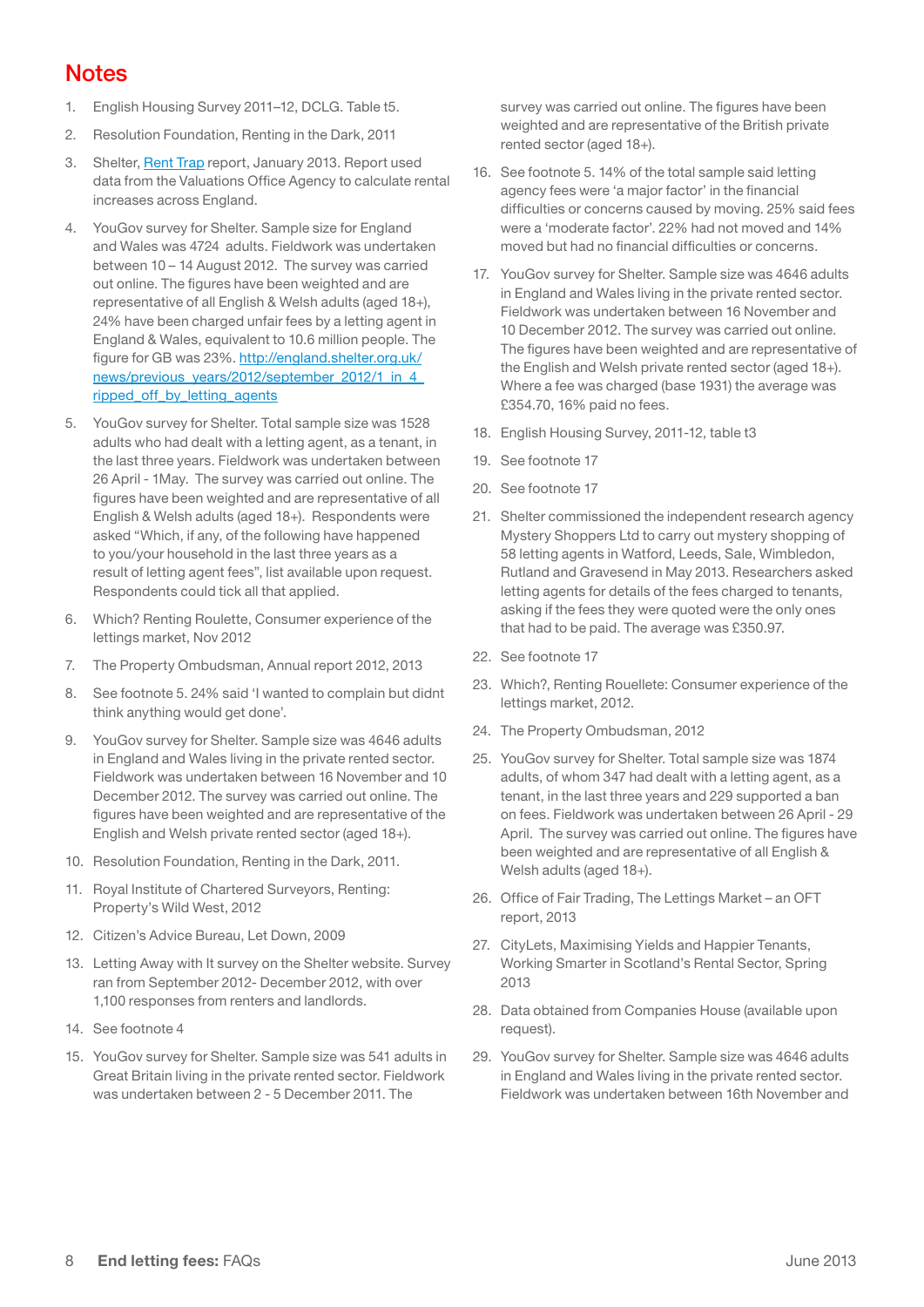10th December 2012. The survey was carried out online. The figures have been weighted and are representative of the English and Welsh private rented sector (aged 18+).

30. Citizen's Advice Bureau, Let Down, 2009: http://www. citizensadvice.org.uk/let\_down.htm